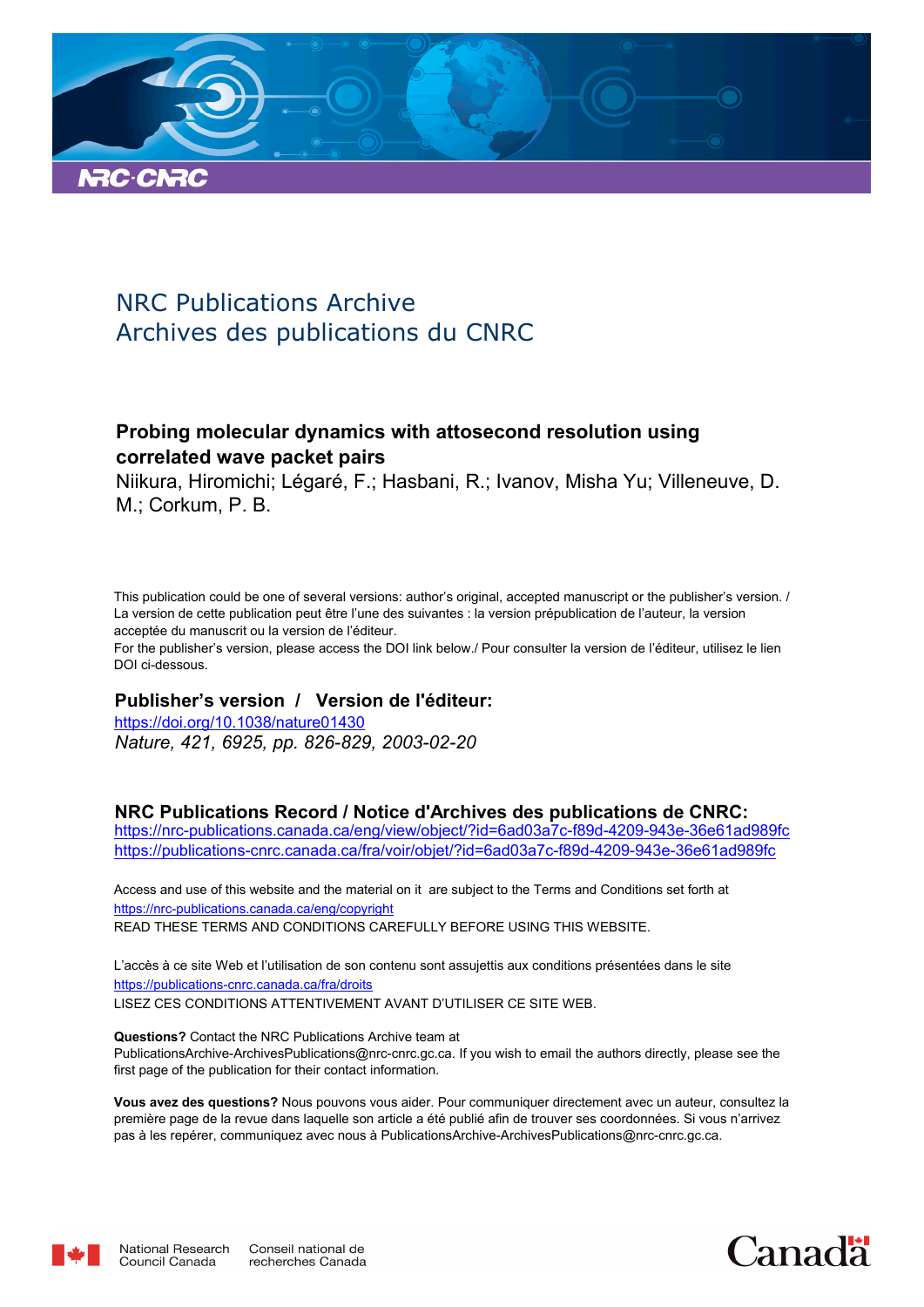# **Probing molecular dynamics with attosecond resolution using correlated wave packet pairs**

Hiromichi Niikura, F. Légaré\*, R. Hasbani, Misha Yu Ivanov,

D. M. Villeneuve and P. B. Corkum

*National Research Council of Canada, 100 Sussex Drive, Ottawa, Ontario K1A 0R6* 

*Canada* 

*\*Université de Sherbrooke, Sherbrooke PQ, Canada* 

**Spectroscopic measurements with increasingly higher time resolution are generally thought to require increasingly shorter laser pulses, as illustrated by the recent monitoring of the decay of core-excited krypton<sup>1</sup> using attosecond photon pulses2,3. However, an alternative approach to probing ultrafast dynamic processes might be provided by entanglement, which has improved the precision4,5 of quantum optical measurements. Here we use this approach to observe motion of a**   $\tilde{D}_2^+$  vibrational wave packet formed during the multiphoton ionization of  $D_2$  over **several femtoseconds with a precision of about 200 attoseconds and 0.05 Angstroms, by exploiting the correlation between the electronic and nuclear wave packets formed during the ionization event. An intense infrared laser field drives the electron wave packet, and electron recollision6-11 probes the nuclear motion. Our results show that laser pulse duration needn't limit the time resolution of a spectroscopic measurement, provided the process studied involves the formation of correlated wave packets, one of which can be controlled; spatial resolution is likewise not limited to the focal spot size or laser wavelength.** 

Our experiment is analogous to conventional pump-probe measurements<sup>12</sup>, but the pump and probe occur within one optical cycle, a process that we call "sub-laser-cycle molecular dynamics" (Fig.1a). Ionization, which forms correlated wave packets around each peak of the laser field, is the pump. By removing one electron (creating an electron wave packet in the continuum), we weaken the force binding the protons and therefore launch a correlated vibrational wave packet (Fig 1b). Because of its small mass, only the electron wave packet is influenced by the laser field. In linear polarization, the electron wave packet is first moved away from the parent ion but is pulled back by the laser field. The probability of electron re-collision with the parent ion reaches a maximum at a welldefined laser phase,  $\sim$  2/3 of an optical period after the electron's transition to the continuum (Fig. 1a). Re-collision probes the vibrational wave packet (Fig 1b). Changing the laser wavelength delays re-collision just as changing the position of a translation stage changes an optical pump-probe delay. (Neither re-collision nor the pump-probe analogy is essential: fast measurements are possible in their absence if both correlated partners are controlled, as discussed below.)

Re-collision between an electron and its parent ion has long been known as a source of high-harmonics emission<sup>7-8,13-14</sup> and generation of high-energy electrons<sup>7,9</sup>. It is also responsible for correlated multi-electron ionization in strong laser fields<sup>7,10,13</sup>, fragmentation in small molecules<sup>11</sup> and attosecond pulse generation<sup>2,5,15</sup>. For molecules, re-collision will also imprint the spatial structure of the ion on the harmonic emission spectrum<sup>16</sup> or on the photoelectron spectrum<sup>6</sup> in analogy with conventional electron  $diffraction<sup>17</sup>$ .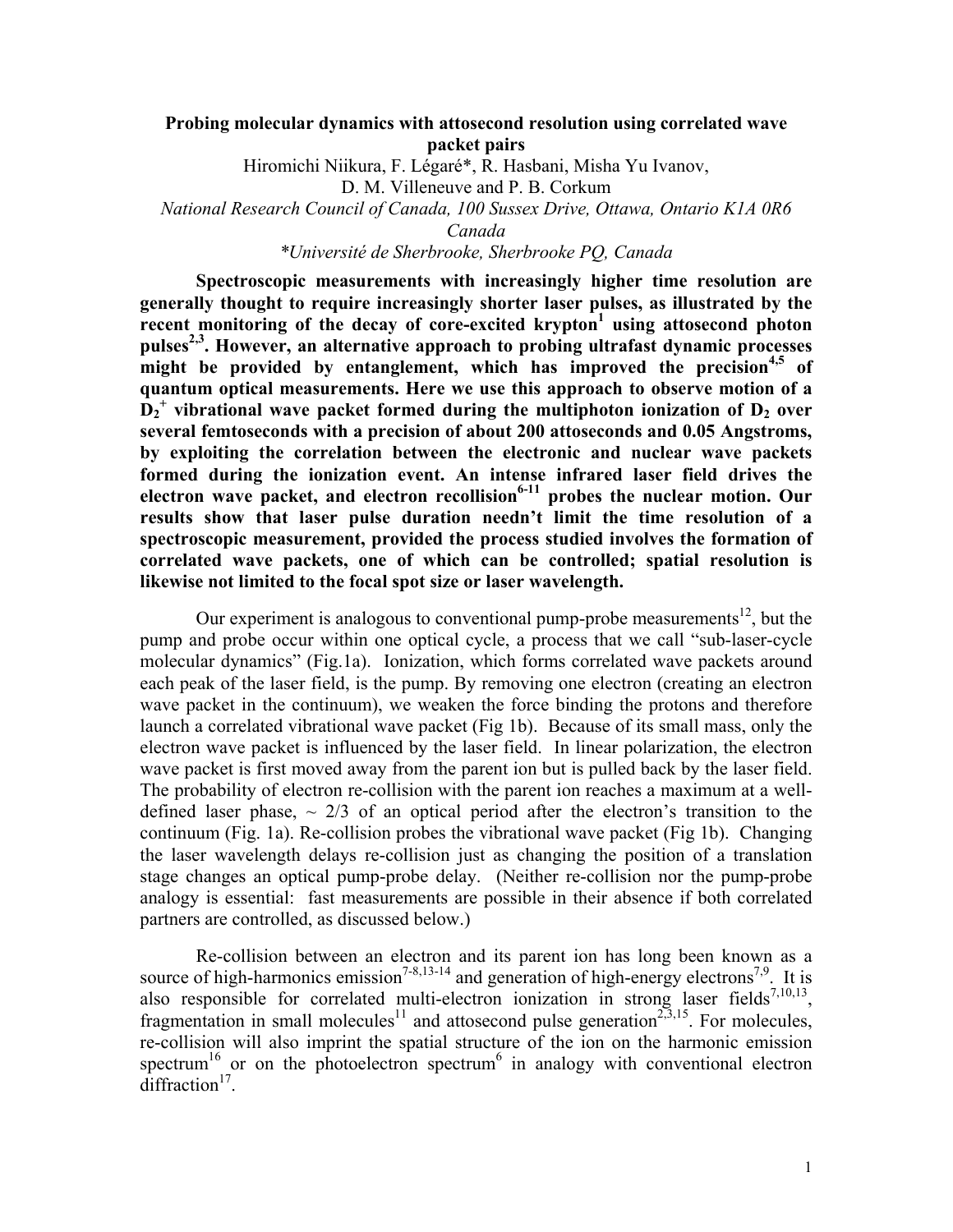We use 40 fs laser pulses with an intensity of  $1.5 \times 10^{14}$  W/cm<sup>2</sup> tunable from 800 nm to 1850 nm. Ionization induces vertical population transfer from the  $D_2(X^{-1}\Sigma_g^+)$ potential energy surface to the  $D_2^+(X^2\Sigma_g^+)$  surface, with less than 10<sup>-6</sup> transferred to any other levels of  $D_2^+$  (ref. 18). Since the equilibrium internuclear separation is greater for  $D_2^+$  (1.06 Å) than for  $D_2$  (0.74 Å), ionization initiates a vibrational wave packet motion (Fig. 1b). For all wavelengths that we use, the instantaneous ionization rate<sup>19</sup> is sharply peaked near the instantaneous maxima of the oscillating field. The ionization bursts last 190-300 attoseconds (800 nm - 1.85 µm). The nuclei are essentially frozen by their inertia on that time scale, ensuring that the pump stage is the same for all wavelengths

We use electron-ion re-collision to observe motion on the  $D_2^+(X^2\Sigma_g^+)$  surface. Although the electron returns to the parent ion several times after ionization, the first return of the electron wave packet dominates $6$  and can thus be used as a probe pulse with a duration of  $\sim$  1 fs at 800 nm (ref. 6). The time delay between the creation of the correlated wave packets and their re-collision (pump-probe delay) is controlled by varying the laser wavelength. Our delay times range from 1.7 fs to 4.2 fs  $\left(\frac{2}{3}\right)$  period for  $\lambda = 800 - 1850$  nm).

Inelastic scattering of the electron with the parent ion leads to excitation or double ionization, giving rise to the dissociative fragments of  $D^+$ . The kinetic energy of the fragments is determined by the internuclear separation at the time of electron re-collision. By using a small aperture in the time-of-flight apparatus, we observe only those fragments that originate from molecules aligned perpendicular to the laser polarization. This configuration eliminates laser-induced coupling between X  ${}^{2}\Sigma_{g}^{+}$  and A  ${}^{2}\Sigma_{u}^{+}$ . Our choice of alignment ensures that the wave packet motion is simple, that it can be easily modeled and that A  ${}^{2}\Sigma_{u}^{+}$  is a good reference state. The existence of the well-understood reference state allows us to unequivocally interpret the kinetic energy spectrum and use it to measure the position of the vibrational wave packet.

Figure 2 shows the kinetic energy spectrum of  $D^+$  that is due to re-collision, for all wavelengths that we have studied. Although many dissociation pathways contribute to the observed kinetic energy spectra, we can isolate the  $\Sigma_u$  state as particularly significant. This is because, among all inelastic scattering events from the  $\Sigma_{\rm g}$  surface, excitation to  $\Sigma_{\rm u}$ has the highest cross-section over the energy range examined here<sup>20</sup>. In addition, the  $\Sigma_u$ leads to fragments with the second-largest kinetic energy. Therefore this channel is easily identified in Fig. 2. We have labeled the data points that we associate with this channel with triangles. In Fig. 2 we see the motion of the wave packet reflected in the shift of this peak to lower energy with longer wavelength light.

 To convert the measured kinetic energy spectrum to the vibrational wave packet on the  $\Sigma_g$  surface, we use the reflection principle<sup>21</sup>. The transformation includes the radial dependence of the collision cross-section, and a self-consistent addition of the kinetic energy of the  $D_2^{\dagger} \Sigma_g^{\dagger}$  wave packet, assuming that the initial average wave packet velocity is zero and initial average kinetic energy is given by the zero-point energy of D2.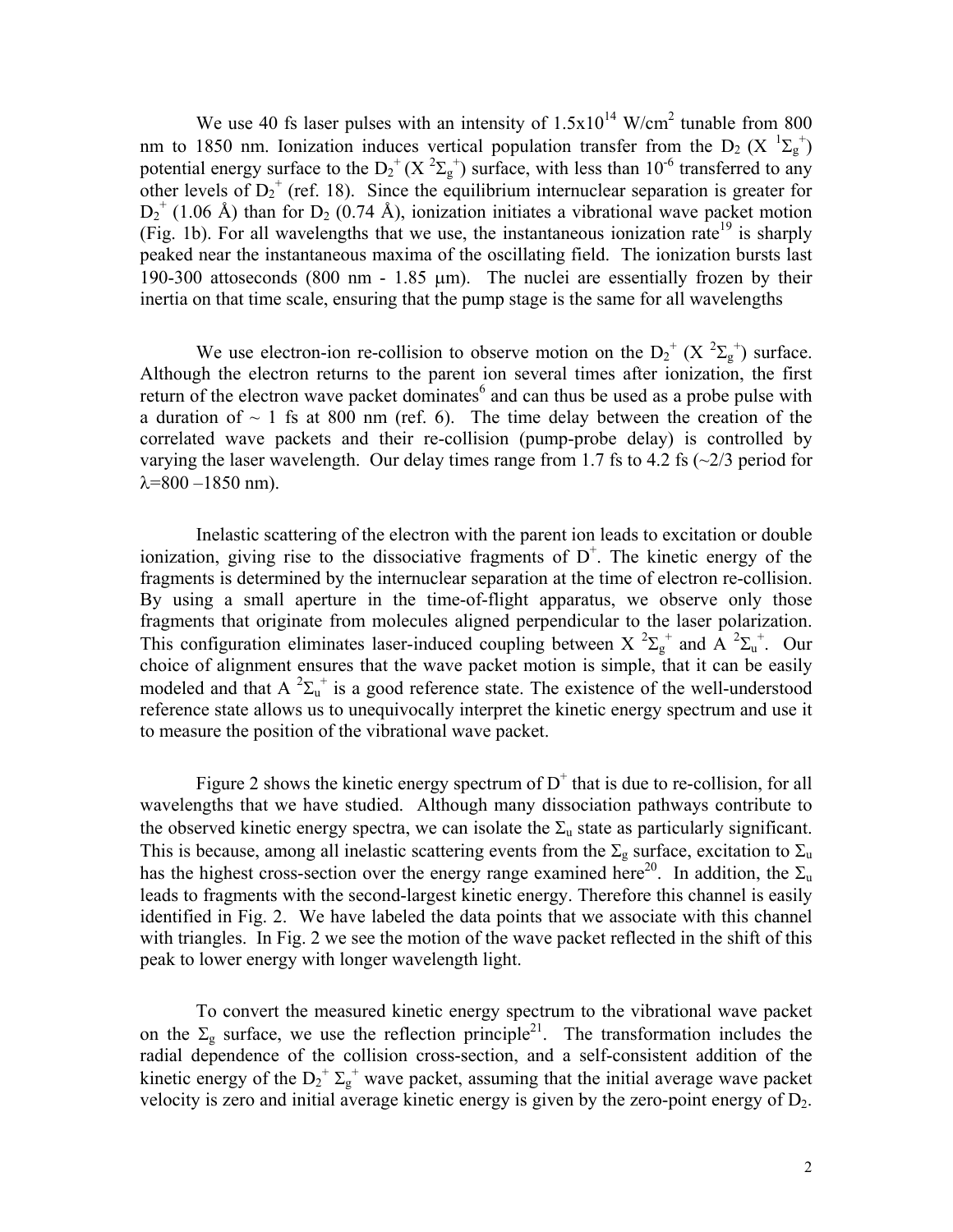We then fit the wave packet with a Gaussian, and project back to the kinetic energy spectrum (solid curves in Fig. 2). The Gaussian fit on  $\Sigma_{\rm g}$  determines the experimentally measured wave packet and the position of its peak. We emphasize that this is a fit to the experimental data, not a theoretical curve.

 Figure 3 is a plot of the experimentally determined internuclear separation as a function of time. We represent the position of the vibrational wave packet by the peak position of the Gaussian at each laser wavelength. At each wavelength, the re-collision time is defined by the mean time for the electron wave packet's first return. This establishes the experimental points in Fig. 3. The error bars are determined by the deviation of the fit. We determine the position and the velocity of the wave packet with sub-femtosecond, sub-Angstrom resolution.

 Since we are demonstrating a new technique for ultrafast measurement, it is important to compare our measurement against a standard. The solid line in Fig. 3 is the result of a simulation of the motion of a vibrational wave packet on the  $\Sigma_{g}$  surface by solving the time-dependent Schrödinger equation. The discrepancy is within the error bars.

The portion of the kinetic energy distribution that is higher than that assigned to the  $\Sigma_u$  state in Fig.2 corresponds to transitions to the  $D_2^{++}$  state. For 800 nm the recollision kinetic energy is insufficient to ionize  $D_2^+$ , but at other wavelengths contribution can be seen. The peak at lower kinetic energy is not clearly identified. It contains contributions of other excited states and of the electron's multiple returns<sup>6</sup>. These are also seen to move to lower kinetic energies as the re-collision time is delayed.

 Our current measurement accuracy is limited by noise, but noise in our data is not a fundamental limit. Using 3-D imaging detectors instead of observing through a small pinhole would increase our signal strength by about 2 orders of magnitude. A highdensity jet source and a laser with higher repetition rate could further increase our signal by orders-of-magnitude.

 Our method is based on the principle of creating two correlated wavepackets that could be formed on any crest of the laser field. We assert that these wavepackets are actually entangled. A field crest occurs once during each half-period throughout the 40 fs pulse. Unless the electron and vibrational wave packet are entangled, the kinetic energy spectrum for  $D^+$  must have a 3 eV modulation (for 800 nm light, 1.5 eV per deuteron). Such modulation is well known in strong-field single-particle processes such as high harmonics generated by ionizing atomic media<sup>8-9,13-14</sup>.

 In fact, there is no 1.5 eV modulation in the kinetic energy spectrum at 800 nm in Fig. 2. We measured the spectrum with higher resolution to seek such modulation; none was observed. These experimental results are consistent with the vibrational and electron wave packets being entangled. Entanglement arises because the departing electron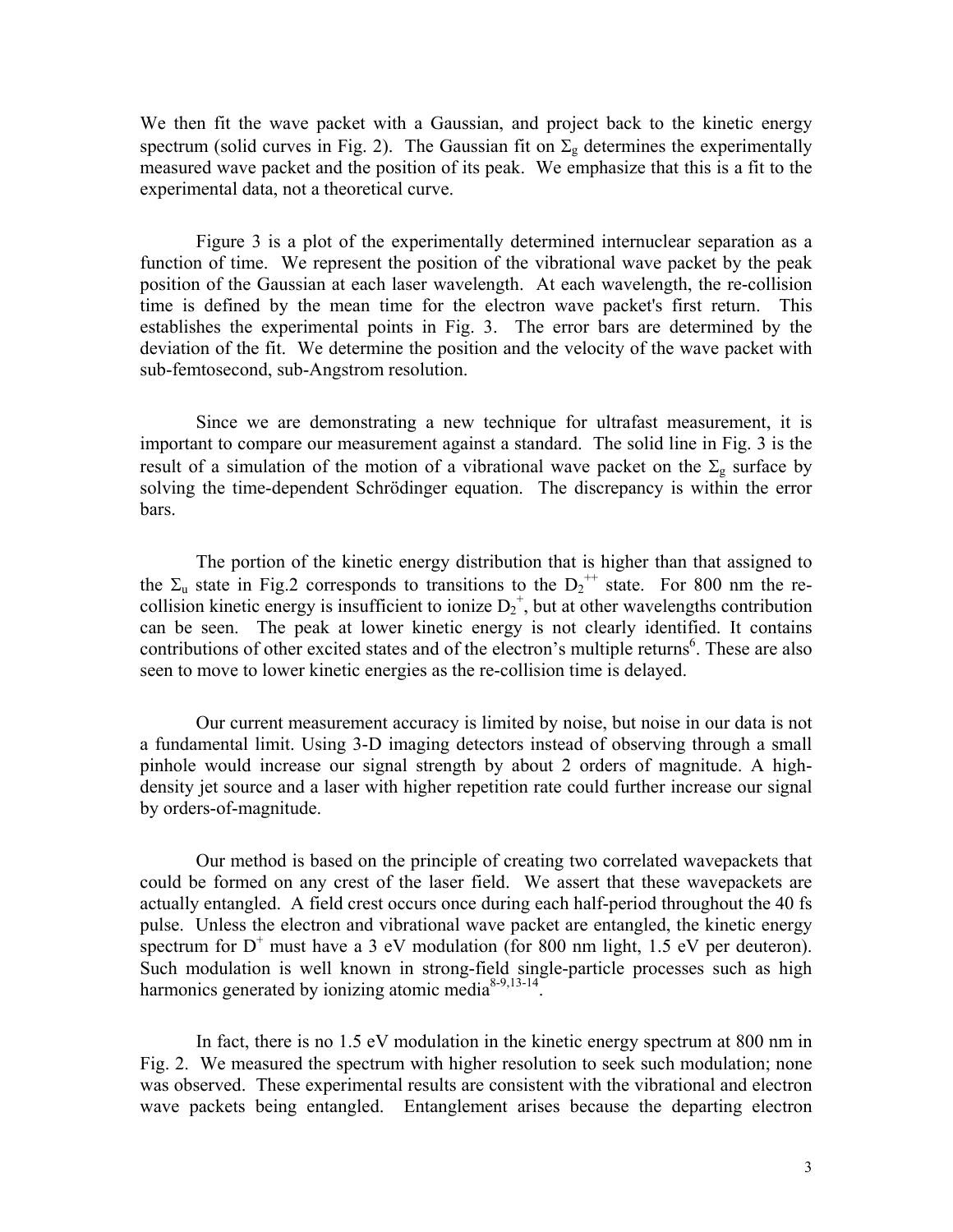contains information on the nuclear coordinate at the time of ionization and on the excited state of the  $D_2^+$  formed in the re-collision. By observing only the deuterium ions, we integrate over all final states of other unseen, but entangled, partner particles. Such partial measurement eliminates the interference.

 Regarding future applications, we note that the ultimate time resolution of correlated measurements is determined by the energy bandwidth of the electron bunch -- many tens of electron volts in the present experiment. To obtain a resolution of 200 asec will be a challenge similar to that of producing the shortest optical pulses<sup>2</sup>.

 Also, as long as both particles can be controlled, re-collision is unnecessary. For example, if two electrons are ejected into a field in a correlated fashion, the time difference between their ejection is mapped onto the final energy and angular spectra<sup>10,15,22</sup>.

 Correlated particles produced in a process with important dynamics to probe can always be measured as long as at least one of the pair can be controlled. Because of their low mass, electrons are easily controlled, while at progressively higher intensities, muons, protons, alpha particles and ions are controllable. Applying correlation to nuclear dynamics requires a means of stimulating a process such that it will occur with high probability during the duration of the intense ultrashort pulse initiating it. Nuclear processes can be stimulated in an analogous manner to inelastic scattering in our experiment --- by using a precursor molecule (such as HCl) and forcing 're-collision' between a proton and the heavy nucleus with an intense few-cycle optical pulse. To follow the subsequent dynamics, the relative trajectories of the correlated, charged nuclear fragments, as influenced by the field, can be measured.

 Regarding the 'probe', we note that any method of observing the relative evolution of the correlated particles can be used for measurement. In molecular science, harmonic generation is one possible method<sup>16</sup> where phase matching eliminates the contribution from all but the first electron wave packet return, which occurs  $\sim$  2/3 period following ionization. Elastic scattering is a second possible method<sup>6</sup>, with diffraction determining the nuclear position at the time of re-collision.

#### **Methods**

#### **Production and control of the electron wave packet**

An optical parametric amplifier is used to shift the 40 fs output of a Ti:sapphire laser system to longer wavelengths. We use 800 nm,  $1.2 \mu m$ ,  $1.53 \mu m$  and  $1.85 \mu m$ pulses. Each ionizes  $D_2$  near the field maximum and provide a progressively longer time delay between ionization and re-collision. Taking the peak of the first electron microbunch to be the delay time, this corresponds to delay times of 1.7, 2.7, 3.4 and 4.2 fs. Changing the wavelength has other implications. The intensity and wavelength determine the maximum re-collision energy  $3.17q^2E^2/(4m\omega^2)$  of the electron [7] (q and m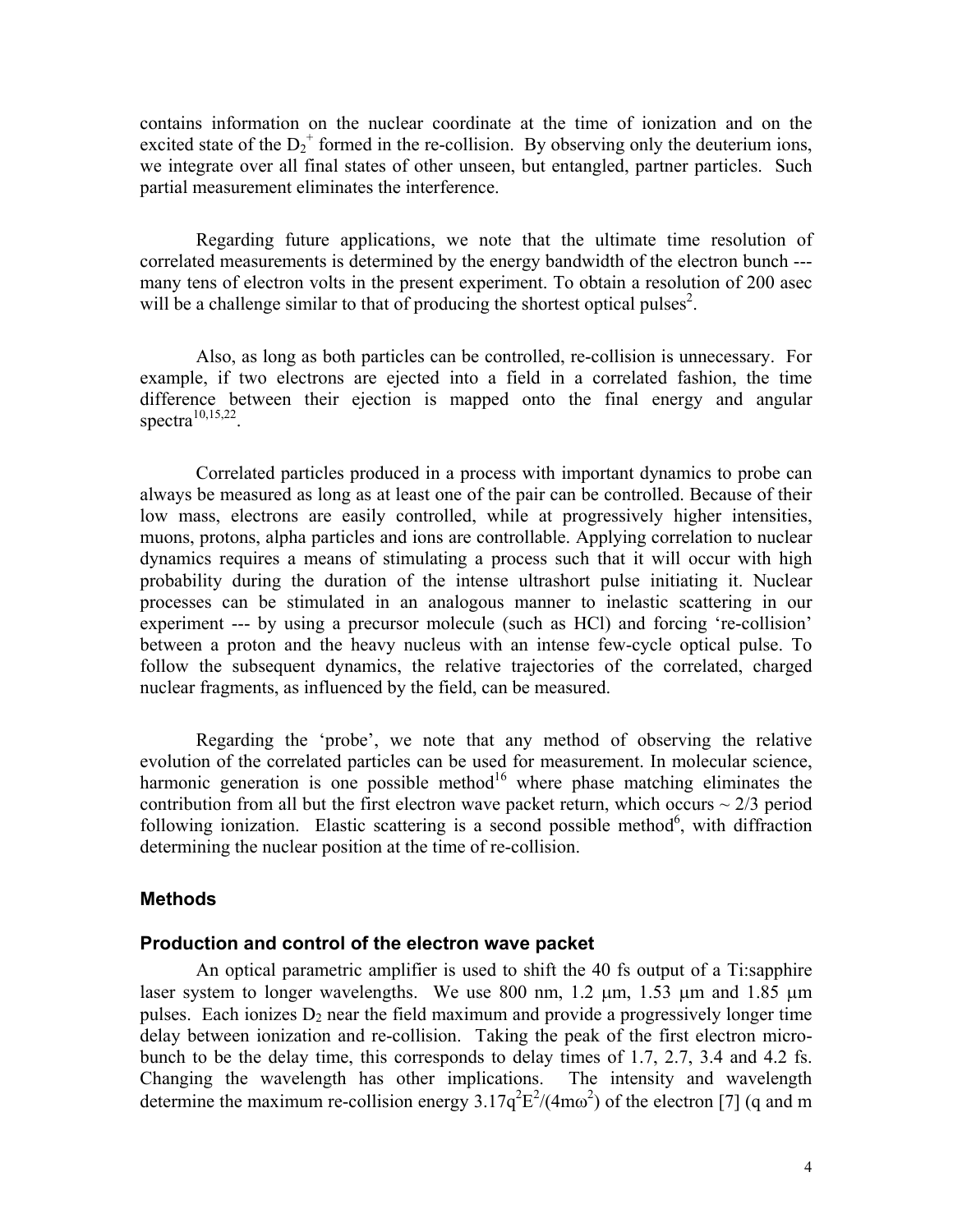are the electron mass and charge, ω and E are the laser pulse's angular frequency and electric field amplitude at the time of ionization). We use a light intensity of 1.5 x  $10^{14}$ W/cm<sup>2</sup>, calibrated against the ionization of xenon. While at 800 nm the peak kinetic energy of the re-colliding electron is 30 eV, the  $\omega^2$  scaling of the kinetic energy means that at 1.85 microns the peak re-colliding electron is  $\sim$ 160 eV.

#### **Kinetic energy analysis**

The kinetic energy spectrum of  $D^+$  was measured with a time-of-flight (TOF) mass spectrometer filled with  $10^{-6}$  Torr of  $D_2$ . The time-of-flight axis was perpendicular to the direction of propagation of the laser beam. A 1-mm diameter hole in the electrode placed 1.5 cm from the laser focus, selects only those  $D^+$  ions resulting from dissociation of  $D_2^+$  molecules that are aligned along the TOF axis. For the high-resolution results taken with 800 nm light (not shown), the extraction field was 133 V/cm and the acceptance angle of the TOF was 6 degrees at 8 eV. For the lower resolution results, the extraction field was 400 V/cm giving an acceptance angle of 9 degrees at 8 eV.

#### **Selection of the re-collision channel**

 Deuterium ions are produced by a number of processes during strong field ionization of  $D_2$ . We distinguish fragments resulting from inelastic scattering caused by the returning electron (Fig. 2) from those produced by any other process (such as sequential double ionization [23], bond softening [24] and enhanced ionization [25-28]) using the strong sensitivity of recollision phenomena to the ellipticity of the light polarization [6-7,13]. It only takes a small ellipticity to displace the electron laterally with respect to the parent ion so recollision is impossible [7]. In strong fields, the difference between the spectrum obtained with linear and elliptically polarized light is due to recollision.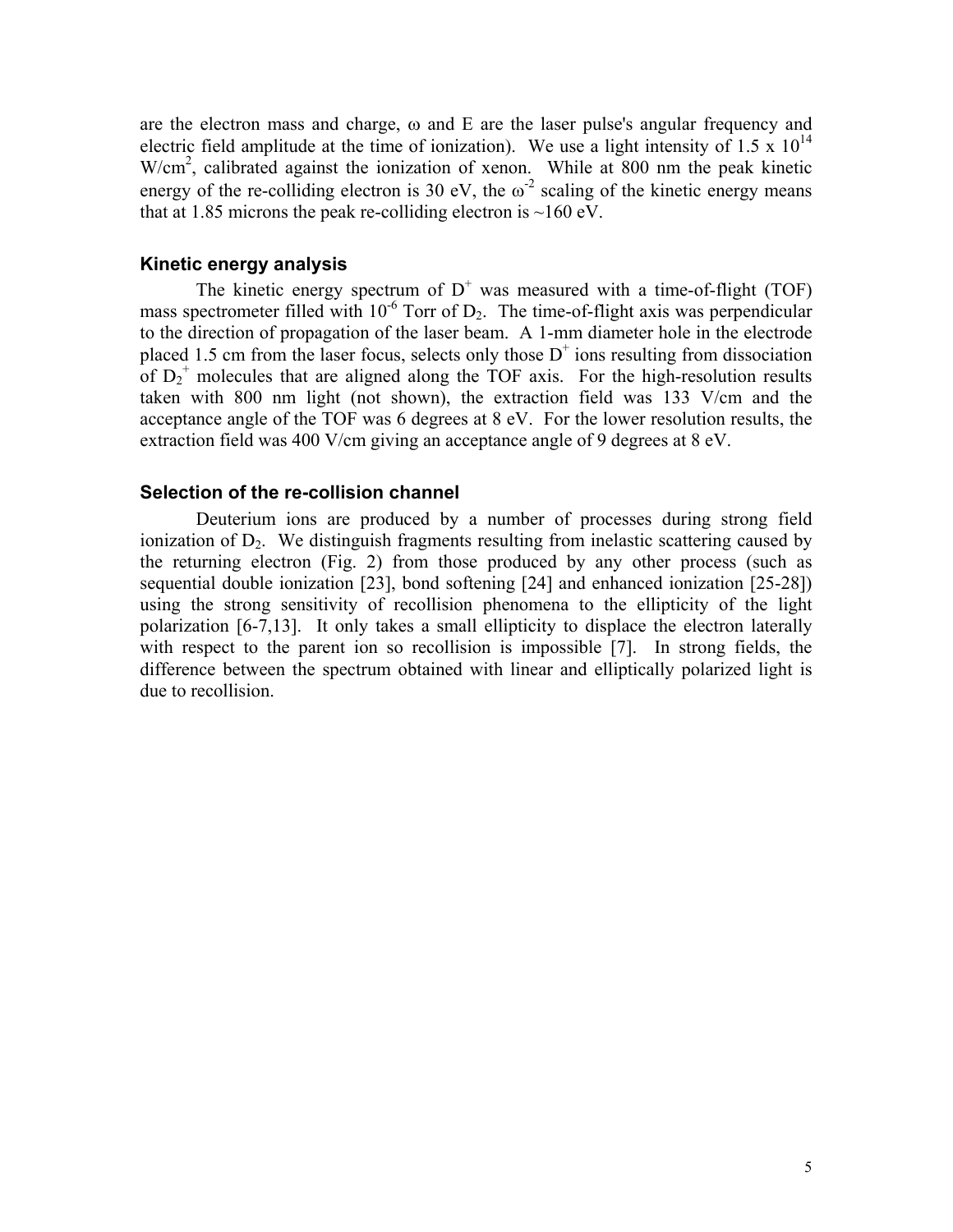#### **References:**

- [1] Drescher, M. *et al.* Time-resolved atomic inner-shell Spectroscopy. *Nature* **419,** 803-807 (2002).
- [2] Hentschel, M. *et al.* Attosecond Metrology. *Nature* **414**, 509-513 (2001).
- [3] Paul, P. M. *et al.* Observation of a Train of Attosecond Pulses from High Harmonic Generation. *Science* **292**, 1689-1692 (2001).
- [4] D'Ariano, G. M., Presti P. L. & Paris M. G. A. Using Entanglement Improves the Precision of Quantum Measurements. *Phys. Rev. Lett.* **87**, 270404-1-270404-4 (2001).
- [5] Resch, K. J., Lundeen J. S. & Steinberg A. M. Experimental Observation of nonclassical effects on single-photon detection rates. *Phys. Rev. A* **63**, 020102-1- 020102-4 (2000).
- [6] Niikura, H., *et al.* Sub-laser-cycle electron pulses for probing molecular dynamics. *Nature* **417**, 917-922 (2002).
- [7] Corkum, P. B. Plasma perspective on strong field multiphoton ionization. *Phys. Rev. Lett*. **71**, 1994-1997 (1993).
- [8] Dietrich, P., Burnett, N. H., Ivanov, M. & Corkum, P. B. High-harmonic generation and correlated two-electron multiphoton ionization with elliptically polarized light. *Phys. Rev. A* **50**, 3585-3588 (1994).
- [9] Paulus, G. G., Nicklich, W., Xu, H., Lambropoulos, P. & Walther, H. Plateau in Above Threshold Ionization Spectra. *Phys Rev Lett.* **72**, 2851-2854 (1994).
- [10] Weber, Th. *et al.* Correlated electron emission with multiphoton double ionization . *Nature* **405**, 658-661 (2000).
- [11] Bhardwaj, V. R., Rayner, D. M., Villeneuve, D. M. & Corkum, P. B. Quantum Interference in Double Ionization and Fragmentation of  $C_6H_6$  in Intense Laser Fields. *Phys. Rev. Lett.* **87,** 253003-1-253003-4 (2001).
- [12] Zewail, A. H. Femtosecond chemistry. *Science* **242**, 1645-1653 (1988).
- [13] Krause, J. L., Schafer, K. J. & Kulander, K. C. High-Order Harmonic Generation from Atoms and Ions in the High Intensity Regime. *Phys. Rev. Lett.* **68**, 3535-3538 (1992).
- [14] Lewenstein, M., Balcou, Ph., Ivanov, M. Yu., L'Huillier, A. & Corkum, P. B. Theory of high-harmonic generation by low-frequency laser fields*. Phys. Rev. A* **49**, 2117-2132 (1994).
- [15] Ivanov, M., Corkum, P. B., Zuo, T. & Bandrauk, A. Routes to Control of Intense-Field Atomic Polarizability. *Phys. Rev. Lett.* **74**, 2933-2936 (1995).
- [16] Lein, M., Hay, N., Velotta, R., Marangos, J. P. & Knight, P. L. Role of the Intramolecular Phase in High-Harmonic Generation. *Phys. Rev. Lett.* **88**, 183903 (2002).
- [17] See for example, Hargittai, I, & Hargittai, M. *Stereochemical Applications of Gas-Phase Electron Diffraction.* (VCH Publishers Inc, NY, 1998)
- [18] Litvinyuk, I., Dooley, P., Villeneuve, D. M. & Corkum, P. B. unpublished results.
- [19] Yudin, G. L. & Ivanov, M. Yu. Physics of correlated double ionization of atoms in intense laser fields: Quasistatic tunneling limit. *Phys Rev. A* **63**, 033404-1-033404- 14 (2001); **A64** 019902 (Erratum) (2001).
- [20] Peek, J. M. Inelastic scattering of electrons by the hydrogen molecule ion*. Phys.*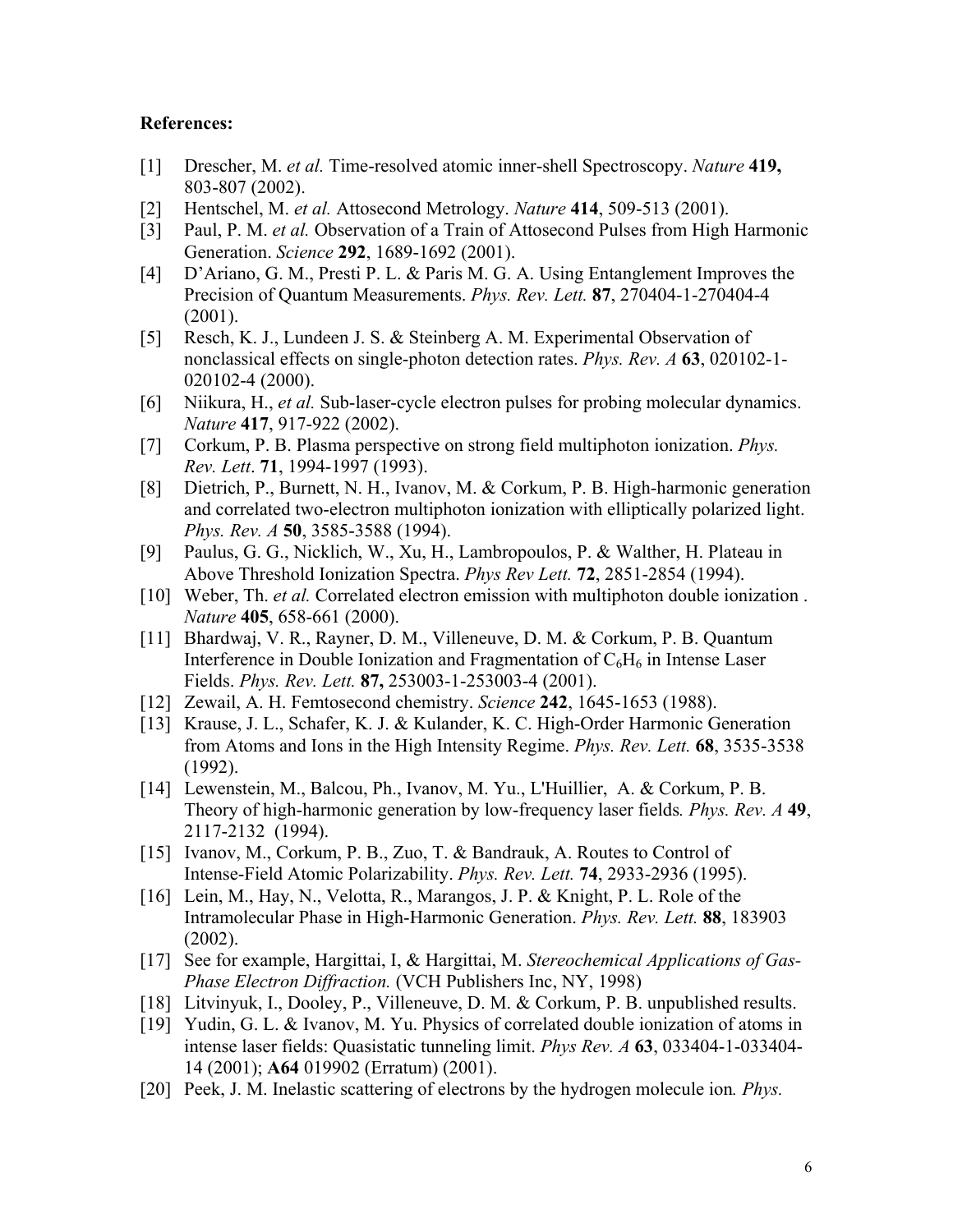*Rev. A* **134**, 877-883 (1964).

- [21] Schinke, R. *Photodissociation Dynamics 114-115* (Cambridge University Press, 1993).
- [22] Itatani, J., Quere, F., Yudin, G. L., Ivanov, M. Yu., Krausz, F. and Corkum, P. B. Attosecond Streak Camera. *Phys. Rev. Lett.* **88**, 173903-1-173903-4 (2002).
- [23] Lambropoulos, P. Mechanisms for Multiple Ionization of Atoms by Strong Pulsed Lasers. *Phys. Rev. Lett*. **55**, 2141-2144 (1985).
- [24] Zavriyev, A., Bucksbaum, P. H., Muller, H. G. & Schumacher, D. W. Ionization and dissociation of  $H_2$  in intense laser fields at 1.064  $\mu$ m, 532 nm, and 355 nm. *Phys. Rev*. *A* **42,** R5500-R5513 (1990).
- [25] Codling, K. & Frasinski, L. J. Dissociative ionization of small molecules in intense laser fields. *J. Phys. B: At. Mol. Opt. Phys.* **26**, 783-809 (1993).
- [26] Seideman, T., Ivanov, M. Yu. & Corkum, P. B. Role of Electron Localization in Intense-Field Molecular Ionization. *Phys. Rev. Lett.* **75**, 2819-2822 (1995).
- [27] Zuo, T. & Bandrauk, A. D. Charge-resonance-enhanced ionization of diatomic molecular ions by intense lasers. *Phys Rev*. *A* **52,** R2511-R2514 (1995).
- [28] Constant, E., Stapelfeldt, H. & Corkum, P. B. Observation of Enhanced Ionization of Molecular Ions in Intense Laser Fields. *Phys. Rev. Lett.* **76,** 4140-4143 (1996).

### **Acknowledgements:**

We acknowledge discussions with A. Stolow, A. Sokolov, A. D. Bandrauk, S. Chelkowski and J. Marangos. F. Légaré appreciates financial support from Canada's Natural Science and Engineering Research Council, the Canadian Institute for Photonics Innovation, and Le Fonds Québécois de la Recherche sur la Nature et les Technologies.

**Competing interests statement:** The authors declare that they have no competing financial interests.

Correspondence and requests for materials should be addressed to P.B.C. (e-mail : [Paul.Corkum@nrc.ca\)](mailto:Paul.Corkum@nrc.ca)).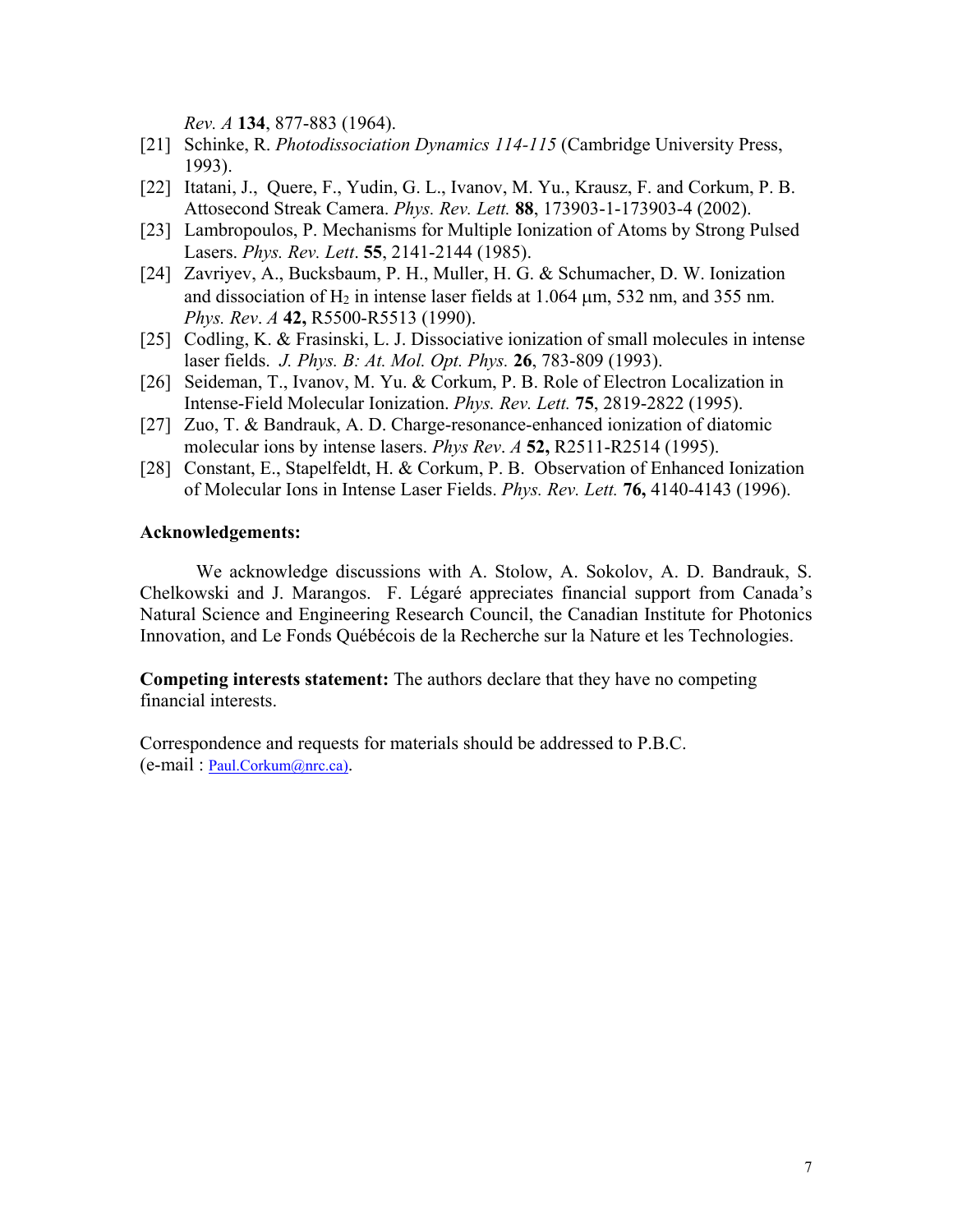# **Figures Caption**

**Figure 1.** Processes probed and exploited with the sub-laser-cycle dynamics method using correlated wave packet pairs. **(a)** Ionization forms correlated electronic and vibrational wave packets near each peak of the laser field. The vibrational wave packet **(b)** moves on the  $D_2^+(X^2\Sigma_g^+)$  surface while the laser field causes the electron wave packet to re-collide, represented by a thick arrow in **(a & b)**. Inelastic scattering during re-collision probes the vibrational wave packet's position. We measure the kinetic energy of the  $D^+$  fragments **(b)**.

**Figure 2.** Kinetic energy distribution of  $D^+$  at different pump-probe delay times. Shown is the experimental kinetic energy distribution of  $D^+$  obtained using four different laser wavelengths, corresponding to different pump-probe delay times. Experimental error is estimated for each point by taking the square root of the signal counts. We identify the largest high-energy peak by the open data points with dissociation from  $D_2^+(A^2\Sigma_u^+)$ . The curve is obtained by a fit to the data as described in the text.

**Figure 3**. The measured wave packet position as a function of time. To associate the laser wavelength with the time of re-collision, we use the mean time of recollision for the first electron micro-bunch at each laser wavelength. The position is determined from the peak of the fit in Fig. 2. The experimental error bars are determined by the error of the fit. The solid line is the calculated nuclear position as a function of time for a wave packet evolving on the  $D_2^+(X^2\Sigma_g^+)$  state. Because the time window that we measure is only about one-quarter of the full vibrational period of  $D_2^+(X^2\Sigma_g^-)$ , the motion is almost linear.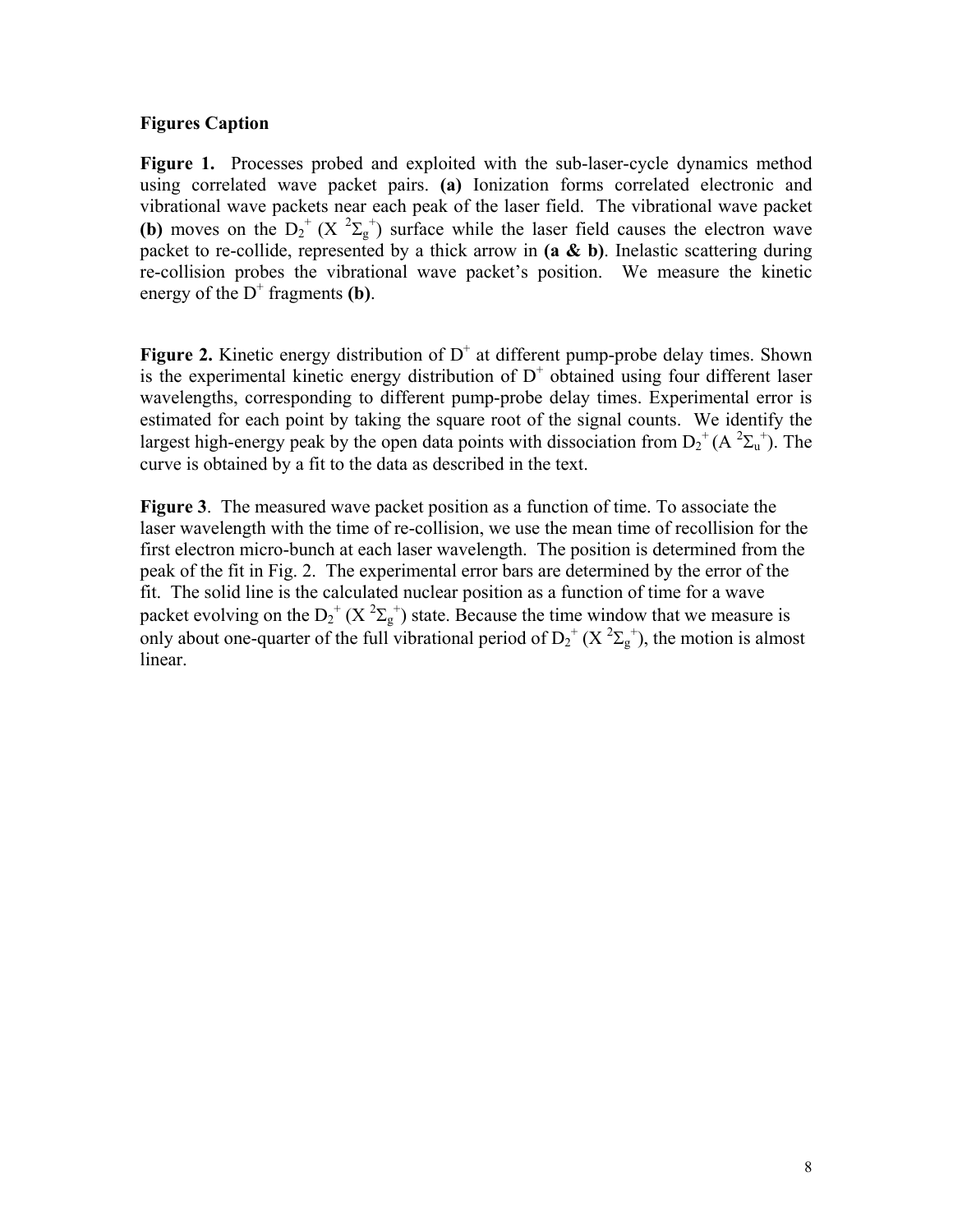

Niikura (Revision 2, 2003/01/08) Fig. 1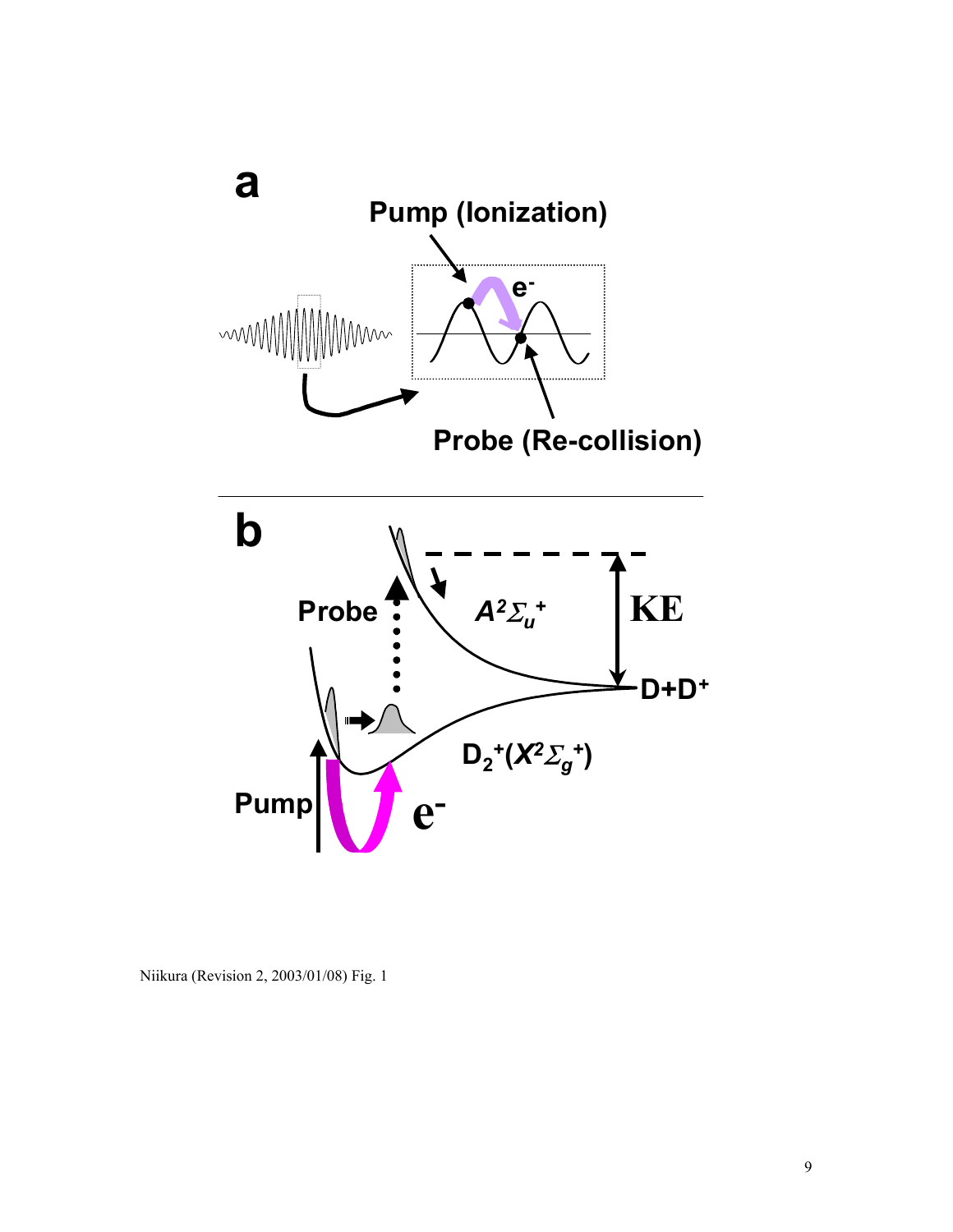